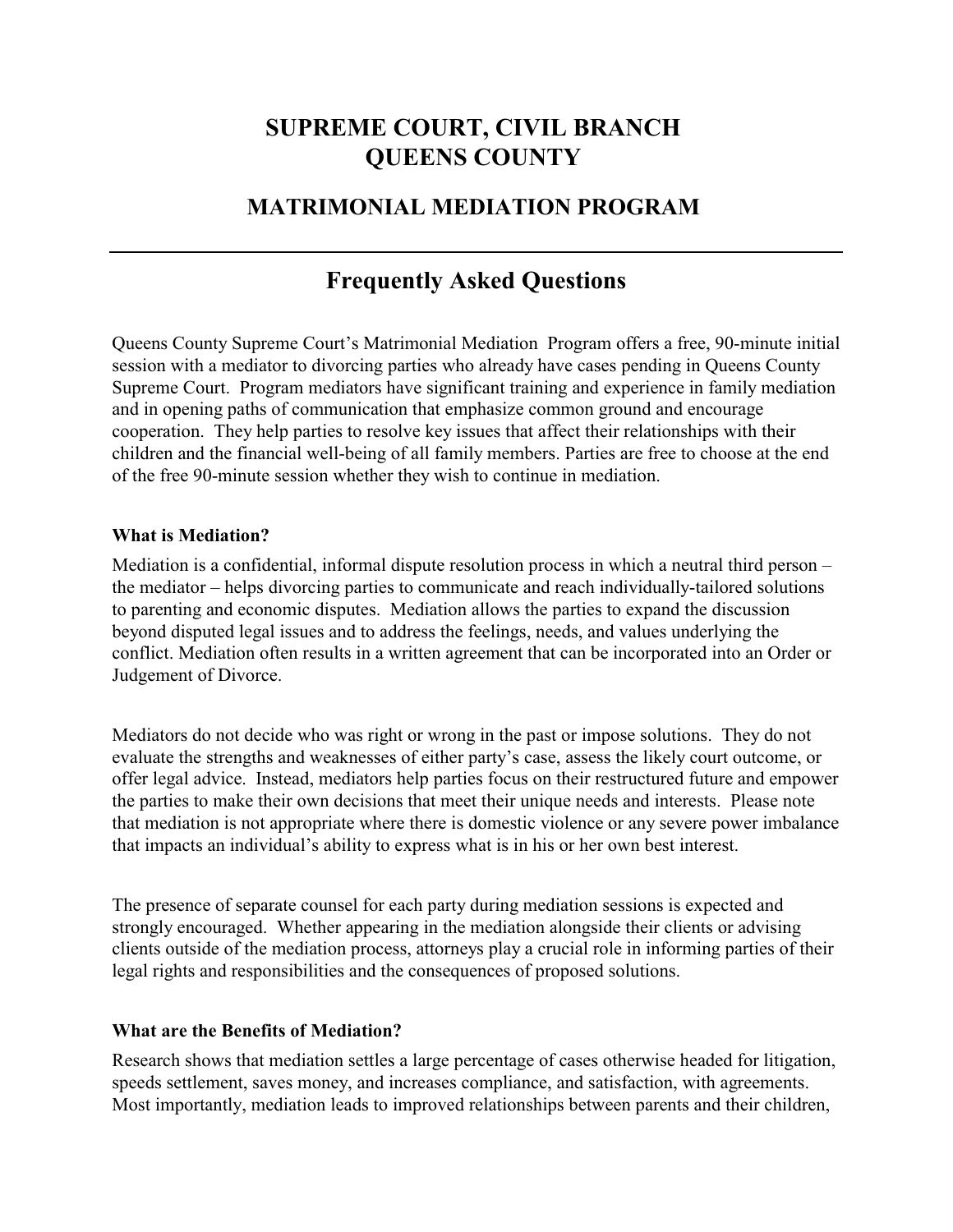as well as between divorced parents, even years after the settlement.<sup>1</sup> Finally, mediation leaves parties no worse off: parties are still free to go to trial if they cannot settle.

### **What Happens in Mediation?**

Both parties have the opportunity to raise issues of concern and to explain the facts of the dispute as each person sees them. The mediator then asks questions to identify those parenting and economic issues that require discussion. Once the mediator and parties have identified the issues for discussion, the mediator helps the parties work collaboratively to explore and choose options that meet the parties' needs.

Although most information is exchanged with everyone at the table, there may come a time when either party, the party's counsel or the mediator suggests a caucus. During the caucus, the mediator meets individually with each party to explore how the parties view the dispute and the impact of any proposed solutions. The mediator does not share any information discussed in caucus without the disclosing party's permission.

If the parties agree to a parenting plan that resolves the issues of child custody, visitation or financial issues, that agreement will be returned to the referring Justice for review. If approved, the agreement may be incorporated in the court's Order or Judgment of Divorce. If the parties are unable to reach agreement on some or all of the issues, they return to court.

#### **Who are the Mediators?**

The mediators on the Court's Roster of Neutrals have successfully completed a minimum of sixty (60) hours of family mediation training, have at least 4 years of family mediation experience, including 250 hours of face-to-face mediation with clients, and have mediated a minimum of 25 cases involving issues of custody and visitation.

### **Do I Pay for Mediation?**

Queens County Supreme Court's Matrimonial Mediation Program offers a free, 90-minute initial session with a mediator. If the parties schedule additional sessions, the mediator is entitled to a fee. The fee is negotiated between the parties and mediator, but shall be no more than \$250 per hour.

#### H**ow is a Mediation Scheduled?**

Ask to be referred to the Matrimonial Mediation Program at any time that you appear in court. Once the court sends the parties to mediation, the Program will provide the parties and their counsel the contact information for the mediator. For more information, please contact the Program Coordinator at [mbradley@nycourts.gov](mailto:lschwart@courts.state.ny.us) or call 718-298-1100.

 ${}^{1}$ Robert Emery, et. al, Divorce Mediation: Research and Reflections, Family Court Review, Vol. 43 No. 1 (January 2005) pp. 22-37.